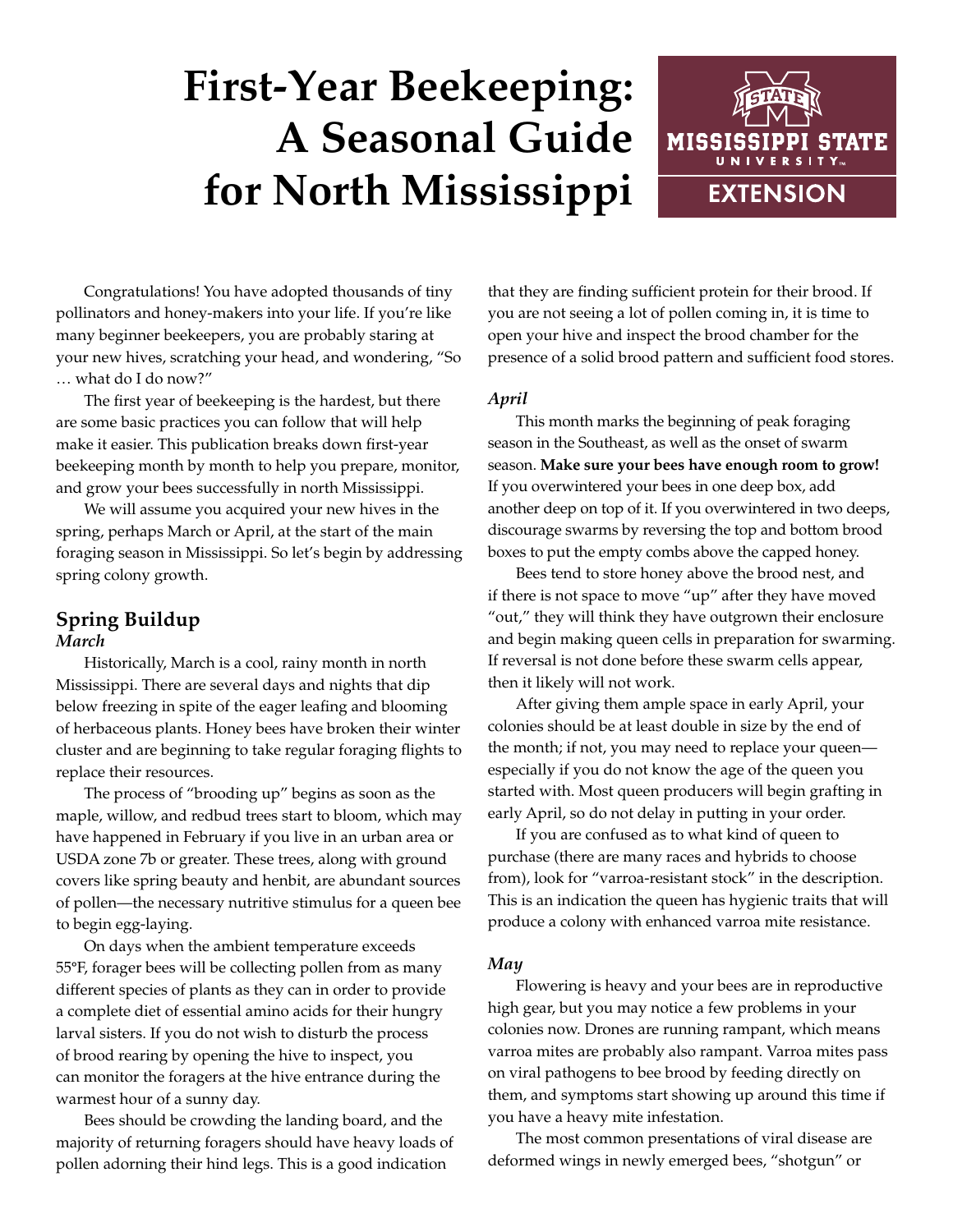spotty brood patterns, and hairless, shiny black workers. The first condition is caused by deformed wing virus (DWV) and the second and third from parasitic mite syndrome (PMS), the result of a morbidly high infestation of varroa mites transmitting a multitude of viral pathogens to your bees (Figure 1). Most colonies cannot recover from PMS once the infection has reached the point of showing these physical symptoms.

Spring varroa monitoring is the best strategy for preventing this condition in your colonies. For instructions on how to sample colonies for varroa mites, see MSU Extension Publication 2826 *[Managing Varroa Mites in Honey](http://extension.msstate.edu/publications/managing-varroa-mites-honey-bee-colonies)  [Bee Colonies](http://extension.msstate.edu/publications/managing-varroa-mites-honey-bee-colonies)*.

## **Summer Slowdown** *June*

There is still a lot going on in June, bee- and flowerwise, and you may notice the honey supers are filling up fast. Early June is a good time to extract your spring crop of honey and make sure your colonies are not honeybound or otherwise running out of space.

As mentioned earlier, if a colony senses it is outgrowing its nest environment, worker bees will start building swarm queen cells. You can usually find these peanut-shaped cells along the bottom edge of a brood comb, and there are typically only one to three at a time.

Remove the swarm cells before they are capped and give your bees another box of drawn comb. This is usually enough to prevent them from "throwing a swarm," which is a natural means of colony dispersal that tends to begin after colony buildup in April.

In most of Mississippi, swarming peaks in May but continues through midsummer. It is advisable to prevent a colony from throwing a summer swarm, as this will negatively affect your fall honey crop.

## *July*

The dog days of summer are setting in, which means long periods of heat and no rain. Weather patterns vary from year to year, but in general, colony reproduction slows at this time, sometimes resulting in what is called a "brood break." You should no longer see drones in your hives during this period of little to no colony growth, but you may see an increase in small hive beetle adults (Figure 2).

Stay vigilant during this latent period, removing any empty boxes that bees are not filling with honey. For tips on preventing or managing small hive beetles in your colony, see Extension [Publication 2825](http://extension.msstate.edu/publications/small-hive-beetle) *Small Hive Beetle*.

#### *August*

In the northern part of the state, small hive beetles reach their peak numbers in honey bee colonies in August. The summer brood break gives beetles a chance to overpower the colony, which is now smaller and has fewer defenders. Check your brood box for hive beetle larvae, as this is typically where beetle reproduction occurs during the summer.

August is also a good time to sample your colonies for varroa mites, as most of the mites in your colony are phoretic (hitchhiking on adult bees) at this time. It is much easier to both sample and treat phoretic mites than mites that are in capped brood.

It is of utmost importance that your winter bees are healthy and disease-free so they can endure the 3-plus months ahead of them, so if you choose to monitor and treat varroa only once a year, this is the time to do it. For instructions on how to sample and treat for varroa mites, see Extension Publication 2826 *[Managing Varroa Mites in](http://extension.msstate.edu/publications/managing-varroa-mites-honey-bee-colonies)  [Honey Bee Colonies](http://extension.msstate.edu/publications/managing-varroa-mites-honey-bee-colonies)*.



Figure 1. Parasitic mite syndrome (PMS) causes "snotty brood" and a poor brood pattern.



Figure 2. Small hive beetle adults run rampant in a weak hive.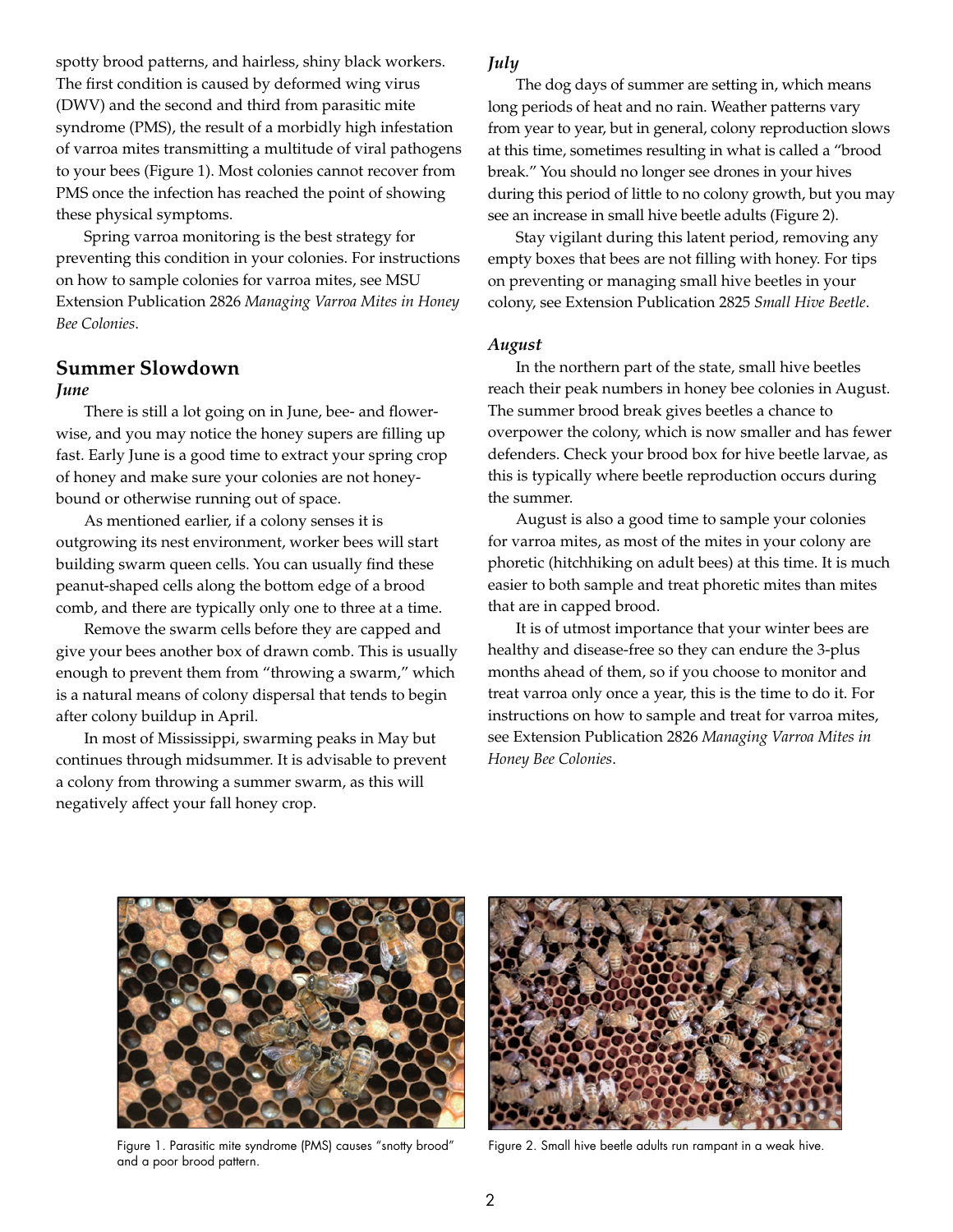# **Autumn Flow** *September*

This is the season for preparing the workforce of bees for next spring's honey crop. The autumn nectar flow is on, and queen bees are back in brood production mode.

In Mississippi, the most abundant wildflowers producing nectar and pollen for honey bees are goldenrod (*Eupatorium* spp*.*), asters, and groundsel trees (Figure 3). You may notice a sharp, acrid smell wafting from your hives during this time. This smell is from the ripening of aster and goldenrod honey, not to be confused with the citrus or fruity odor of a hive that has been slimed out by small hive beetle larvae.

If there is a heavy fall flow in your area, be sure your bees have enough space to grow or they will attempt to swarm again. Swarming at this time of year often results in weak parent colonies and desperate swarms that build comb on exposed surfaces.

## *October*

Your bees are still hard at work rearing next year's bees, and they may require some syrup if you harvested the fall honey crop. Make a thick syrup from 2 pounds of sugar and 15 fluid ounces of water (for larger quantities, 16.6 pounds of sugar and 1 gallon of water). Administer the syrup using a top feeder or perforated zipper-seal bags laid across the top bars of your uppermost box.

The first killing frost happens this month, and bees will start consuming their stored honey. If you do not want to supplement with sugar syrup, make sure each colony has 50 to 60 pounds of honey in the top box and four honey frames in the brood box. This is enough food to sustain them through the winter, but you will need to check them again at the beginning of the next year.

It is also best to concentrate your bees into one or two deep boxes. This will make it easier for bees to

thermoregulate since they will have less air space to keep warm.

You may be tempted to seal your hives up tightly with entrance reducers and solid bottom boards, but hives need air circulation all year. Mississippi is very humid in the winter, and if hives do not have proper air movement, condensation will form on the underside of the cover and drip down on the cluster, chilling the bees. This is a deadly situation for bees that can be avoided by using an inner cover during winter months only. Screened bottom boards coupled with entrance reducers are perfect for winterizing Mississippi colonies.

Be sure your bees are protected from direct wind, and set them as close to the ground as possible to prepare for the freezing temperatures to come.

## *November*

There is not much to be done at this time if you have properly winterized your bees. In the event of a warm spell, it is a good idea to make sure your fuzzy friends have enough food, including pollen. There should be one full frame of pollen per box in a winterized colony.

# **Winter Wait**

## *December*

Again, this is a month of rest for the bees and the beekeeper. There is generally little activity in the hive, though the bees will take advantage of days above 40°F to make cleansing flights and void their hindguts of waste. You may see yellowish-brown splatters on the front and top of your hives as a result of these quick, expulsive trips, which will continue throughout the winter. Cleansing flights are very important for preventing *Nosema* infections of the intestinal tract, which can be fatal to winter bees.

Foragers will attempt to replenish resources during warm December days, and you may see them gathering salts and minerals from muddy pools of water.



Figure 3. Purple asters (left) and goldenrod (right) provide much of the autumn forage for bees in Mississippi.